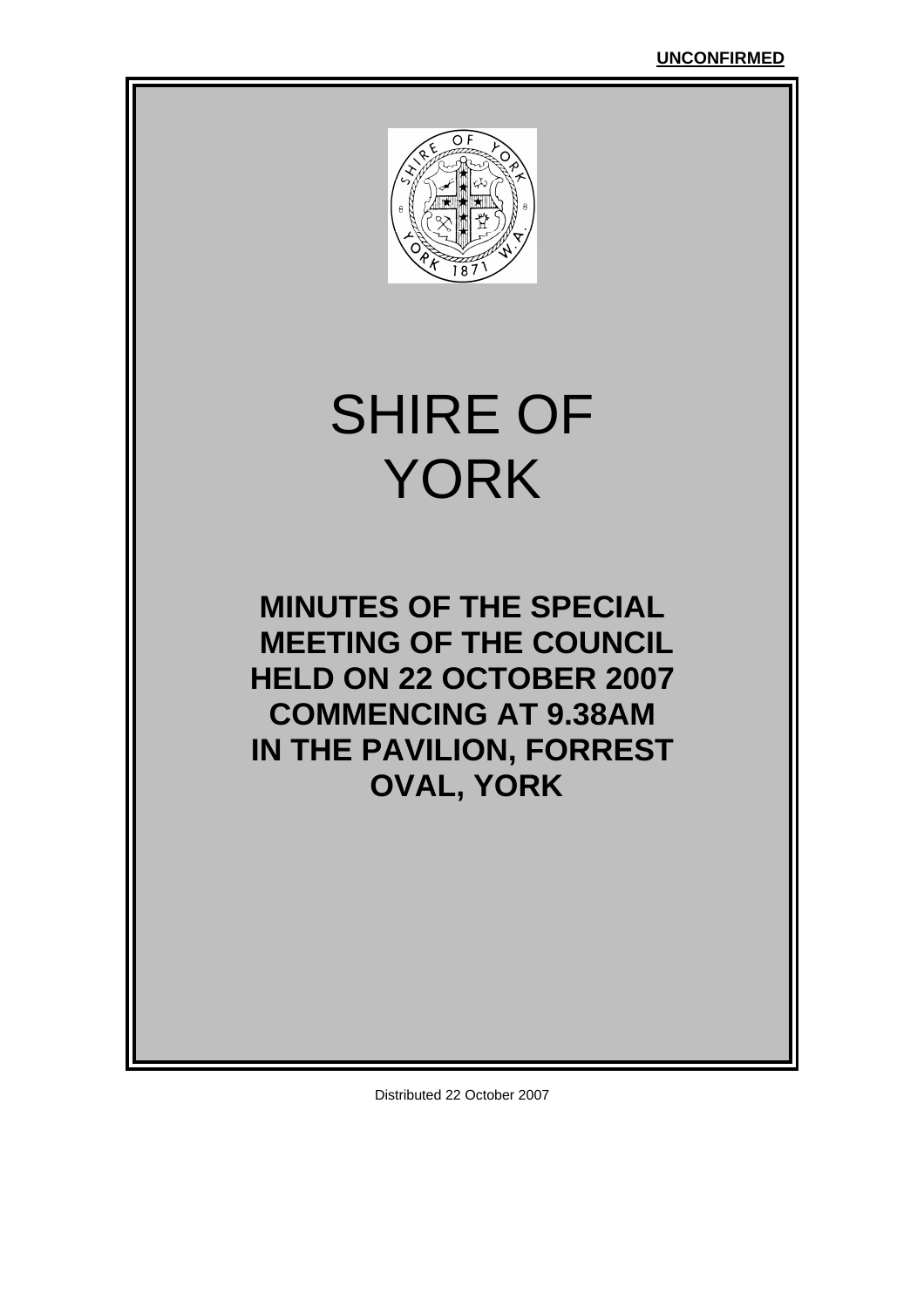#### **SHIRE OF YORK**

### **DISCLAIMER**

No responsibility whatsoever is implied or accepted by the Shire of York for any act, omission or statement or intimation occurring during Council meetings.

The Shire of York disclaims any liability for any loss whatsoever and howsoever caused arising out of reliance by any person or legal entity on any such act, omission or statement or intimation occurring during Council meetings.

Any person or legal entity who acts or fails to act in reliance upon any statement, act or omission made in a Council meeting does so at that person's or legal entity's own risk.

In particular and without derogating in any way from the broad disclaimer above, in any discussion regarding any planning application or application for a license, any statement or intimation of approval made by any member or Officer of the Shire of York during the course of any meeting is not intended to be and is not taken as notice of approval from the Shire of York.

The Shire of York notifies that anyone who has any application lodged with the Shire of York must obtain and should only rely on WRITTEN CONFIRMATION of the outcome of the application, and any conditions attaching to the decision made by the Shire of York in respect of the application.

RAY HOOPER CHIEF EXECUTIVE OFFICER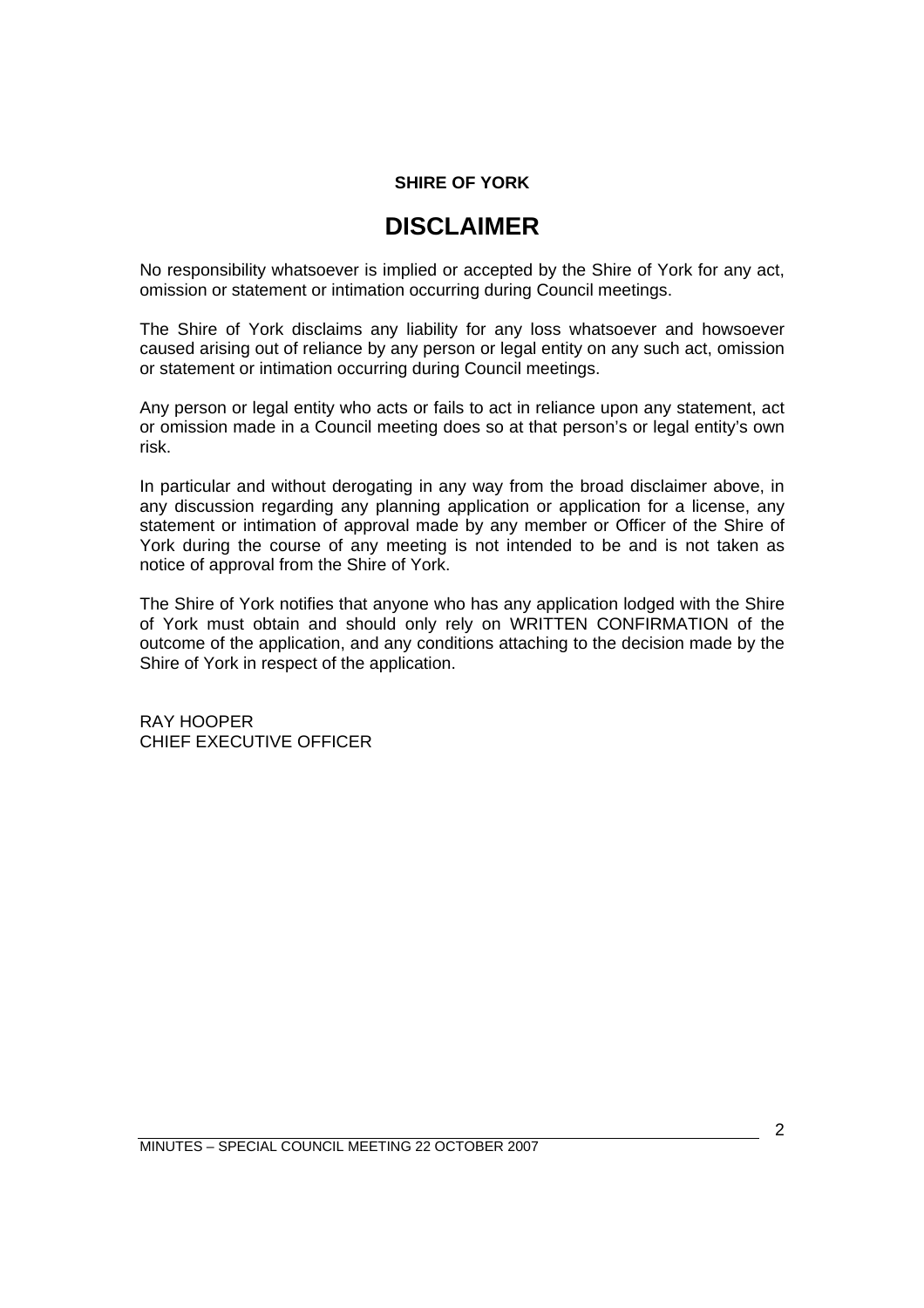#### **Table of Contents**

| 1.<br>1.1<br>1.2<br>1.3<br>1.4<br>2.  | SWEARING IN OF ELECTED MEMBERS                                                  | 5      |
|---------------------------------------|---------------------------------------------------------------------------------|--------|
|                                       | <b>Election of Shire President</b><br><b>Election of Deputy Shire President</b> | 5<br>6 |
| 3.<br>3.1<br>3.2<br>3.3<br>3.4<br>3.5 |                                                                                 |        |
| $\overline{4}$ .<br>4.1<br>4.2        |                                                                                 |        |
| 5.                                    |                                                                                 |        |
| 6.                                    |                                                                                 |        |
| 7.                                    |                                                                                 |        |
| 8.                                    | CONFIRMATION OF MINUTES OF PREVIOUS MEETING  8                                  |        |
| 9.                                    | ANNOUNCEMENTS BY PRESIDING MEMBER WITHOUT DISCUSSION 8                          |        |
| 10.                                   |                                                                                 |        |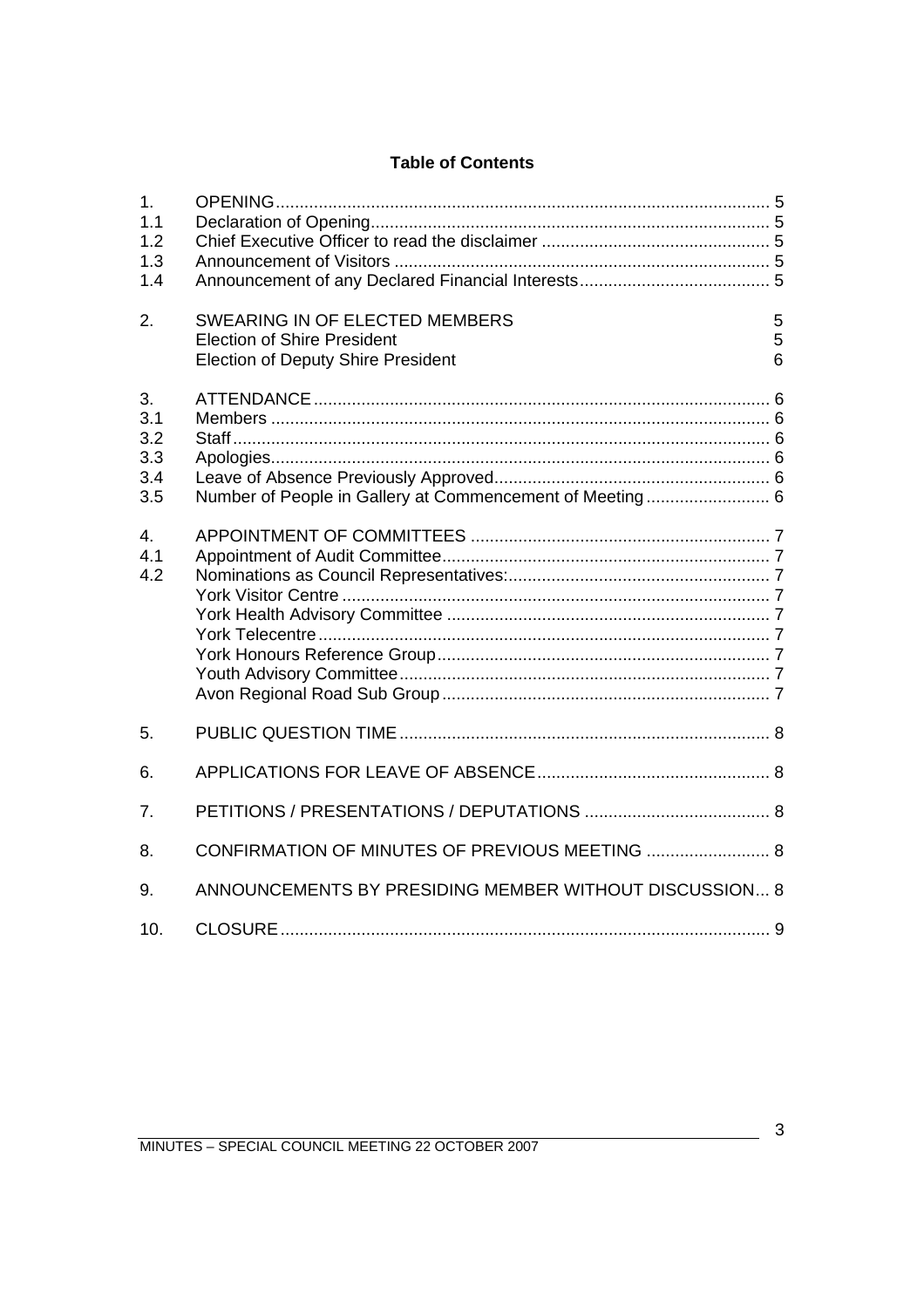

#### **SWEARING IN OF NEW COUNCILLORS**

The Chief Executive Officer invited Mr Gordon Marwick, JP to perform the swearing in ceremony of the newly elected Councillors.

Cr Pat Hooper was sworn into office by Mr Gordon Marwick, JP

Cr Tricia Walters was sworn into office by Mr Gordon Marwick, JP

Cr Trevor Randell was sworn into office by Mr Gordon Marwick, JP

The Chief Executive Officer thanked Mr Gordon Marwick for performing the swearing in ceremony.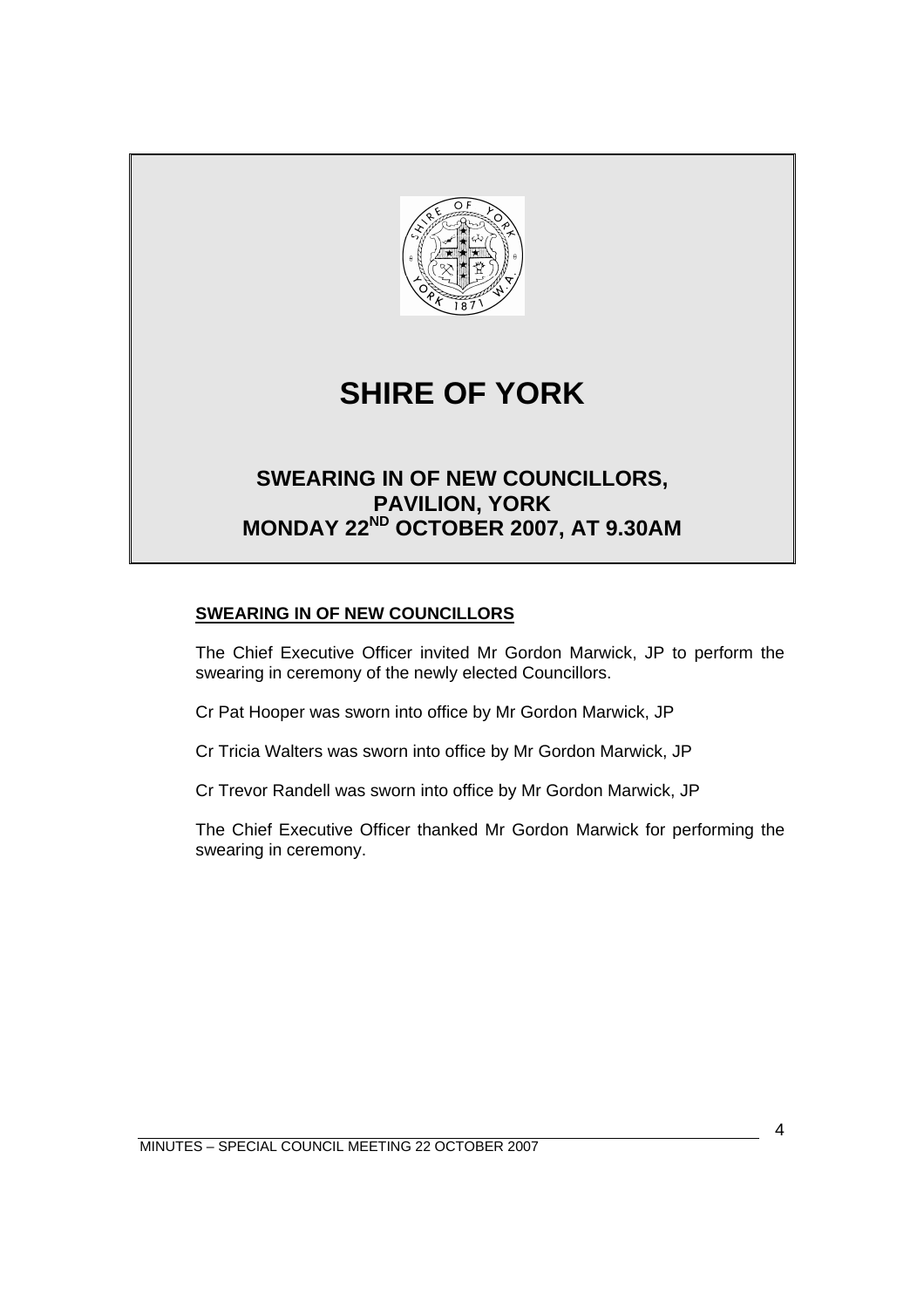

## SHIRE OF YORK

#### THE MINUTES OF THE SPECIAL MEETING OF THE COUNCIL HELD ON MONDAY, 22 OCTOBER 2007, COMMENCING AT 9.38AM IN THE PAVILION, FORREST OVAL, YORK.

#### **1. OPENING**

- 1.1 Declaration of Opening The Chief Executive Officer declared the meeting open at 9.38am.
- 1.2 The Chief Executive Officer read the disclaimer
- 1.3 Announcement of Visitors Nil.
- 1.4 Announcement of any Declared Financial Interests

| <b>COUNCILLOR/OFFICER</b> | <b>ITEM</b> | <b>NATURE OF INTEREST</b> |
|---------------------------|-------------|---------------------------|
|                           |             |                           |

#### **2. SWEARING IN OF ELECTED MEMBERS**

The Chief Executive Officer then called for nominations for Shire President.

#### **ELECTION OF SHIRE PRESIDENT**

 Nominations in writing were received by the Chief Executive Officer for the election of Shire President.

 Cr Pat Hooper was nominated for Shire President and seconded by Cr Tony Boyle.

Cr Pat Hooper accepted the nomination for Shire President.

 There being no further nominations for Shire President, The Chief Executive Officer advised that Cr Pat Hooper had been elected as Shire President for a two (2) year term.

*CARRIED (5-0)*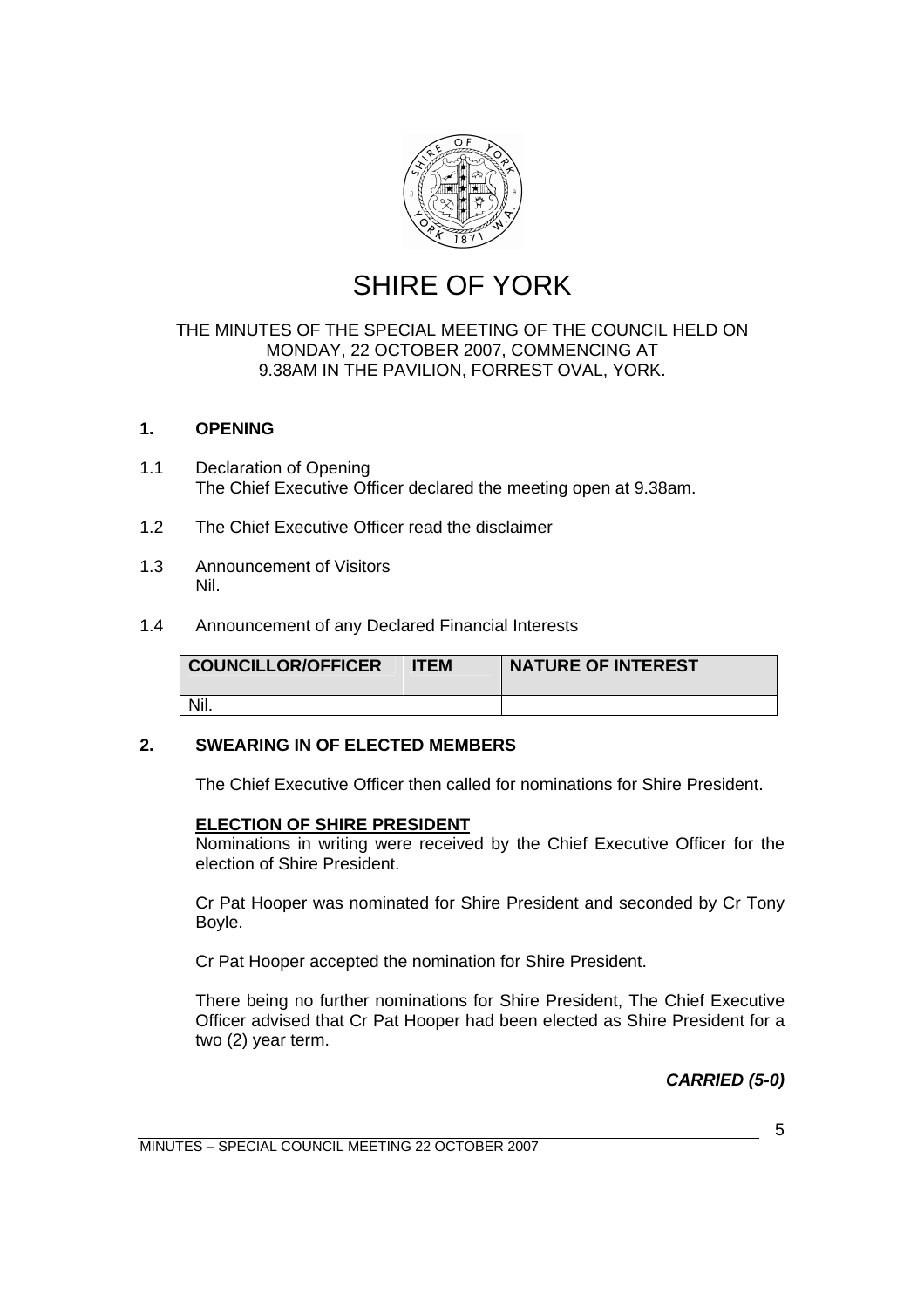Cr Pat Hooper was sworn into the office of Shire President by Mr Gordon Marwick, JP.

 Cr Pat Hooper took the Chair and called for nominations of Deputy Shire President.

#### **ELECTION OF DEPUTY SHIRE PRESIDENT**

 Nominations in writing were received by the Shire President for the election of Deputy Shire President.

 Cr Lawrance was nominated for Deputy Shire President and seconded by Cr Pat Hooper.

Cr Brian Lawrance accepted the nomination for Deputy Shire President.

 There being no further nominations for Deputy Shire President, The Shire President advised that Cr Brian Lawrance had been elected as Deputy Shire President for a two (2) year term.

#### *CARRIED (5-0)*

 Cr Brian Lawrance was sworn into the office of Deputy Shire President by Mr Gordon Marwick, JP.

#### **3. ATTENDANCE**

3.1 Members Cr Pat Hooper Shire President Cr Trevor Randell Cr Tony Boyle Cr Tricia Walters

Cr Brian Lawrance Deputy Shire President

- 3.2 Staff Mr Ray Hooper Chief Executive Officer Mr Graham Stanley Deputy Chief Executive Officer Mrs Tyhscha Cochrane Senior Administration Officer Mr Peter Stevens<br>
Mrs Natasha Brennan<br>
Executive Assistant Mrs Natasha Brennan
- 3.3 Apologies Cr Ashley Fisher
- 3.4 Leave of Absence Previously Approved Nil.
- 3.5 Number of People in Gallery at Commencement of Meeting The Shire President welcomed the eight (8) people present at the commencement of the meeting.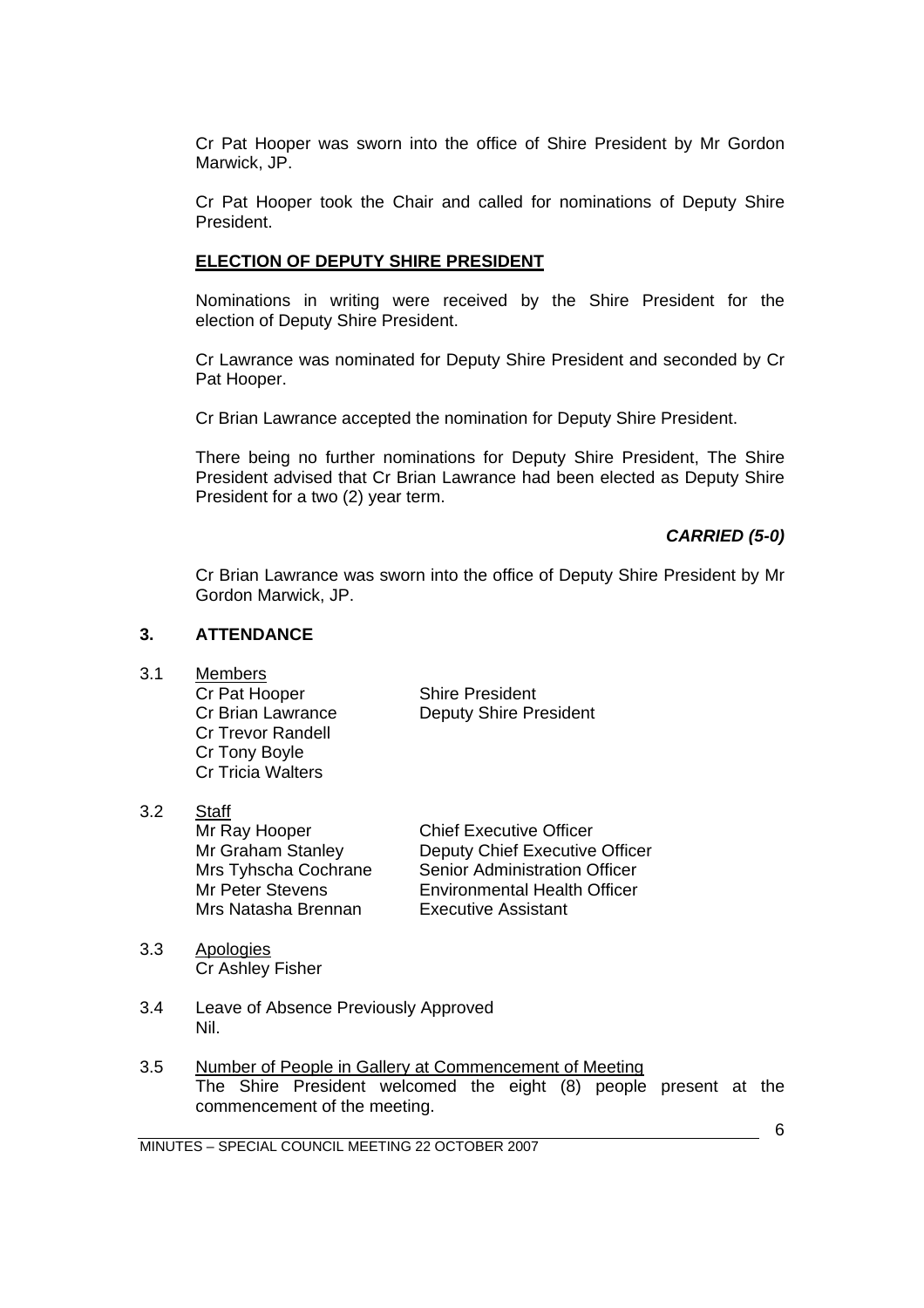#### **4. APPOINTMENT OF COMMITTEES**

#### 4.1 Appointment of Audit Committee

 Resolution 171007

MOVED Cr Lawrance seconded Cr Randell

*That the following Councillors be nominated for the Audit Committee:* 

 *Cr Boyle Cr Hooper Cr Fisher* 

*CARRIED (5-0)* 

#### 4.2 Nominations as Council Representatives:

 York Visitor Centre Cr Hooper

 York Health Advisory Committee Cr Walters

> York Telecentre Cr Lawrance

 York Honours Reference Group Cr Boyle

Youth Advisory Committee Cr Randell

 Avon Regional Road Sub Group Cr Lawrance

> **Resolution** 181007

MOVED Cr Randell seconded Cr Boyle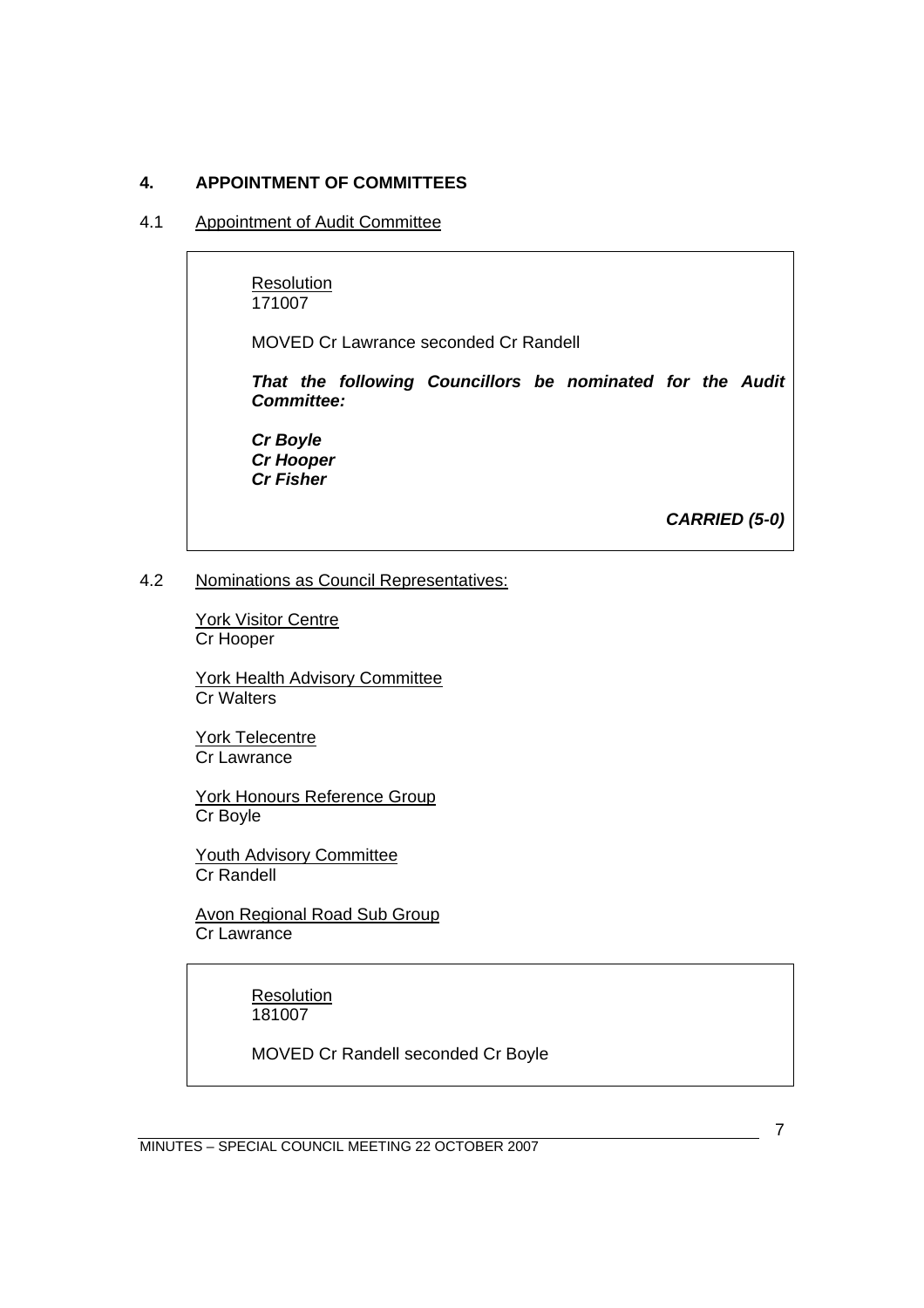*That the Councillors listed below be approved as Councillor Representatives on the following Community Committees:* 

York Visitor Centre Cr Hooper

 York Health Advisory Committee Cr Walters

 York Telecentre Cr Lawrance

 York Honours Reference Group Cr Boyle

Youth Advisory Committee Cr Randell

 Avon Regional Road Sub Group Cr Lawrance

*CARRIED EN-BLOC (5-0)* 

- **5. PUBLIC QUESTION TIME**  Nil.
- **6. APPLICATIONS FOR LEAVE OF ABSENCE**  Nil.
- **7. PETITIONS / PRESENTATIONS / DEPUTATIONS**  Nil.
- **8. CONFIRMATION OF MINUTES OF PREVIOUS MEETING**

Not Applicable.

#### **9. ANNOUNCEMENTS BY PRESIDING MEMBER WITHOUT DISCUSSION**

 The Shire President congratulated Cr Walters & Cr Randell on being elected to Council.

 The Shire President expressed his appreciation to Cr Delich for his time and commitment to the Shire of York while he was a Councillor.

Ordinary Council Meeting

MINUTES – SPECIAL COUNCIL MEETING 22 OCTOBER 2007